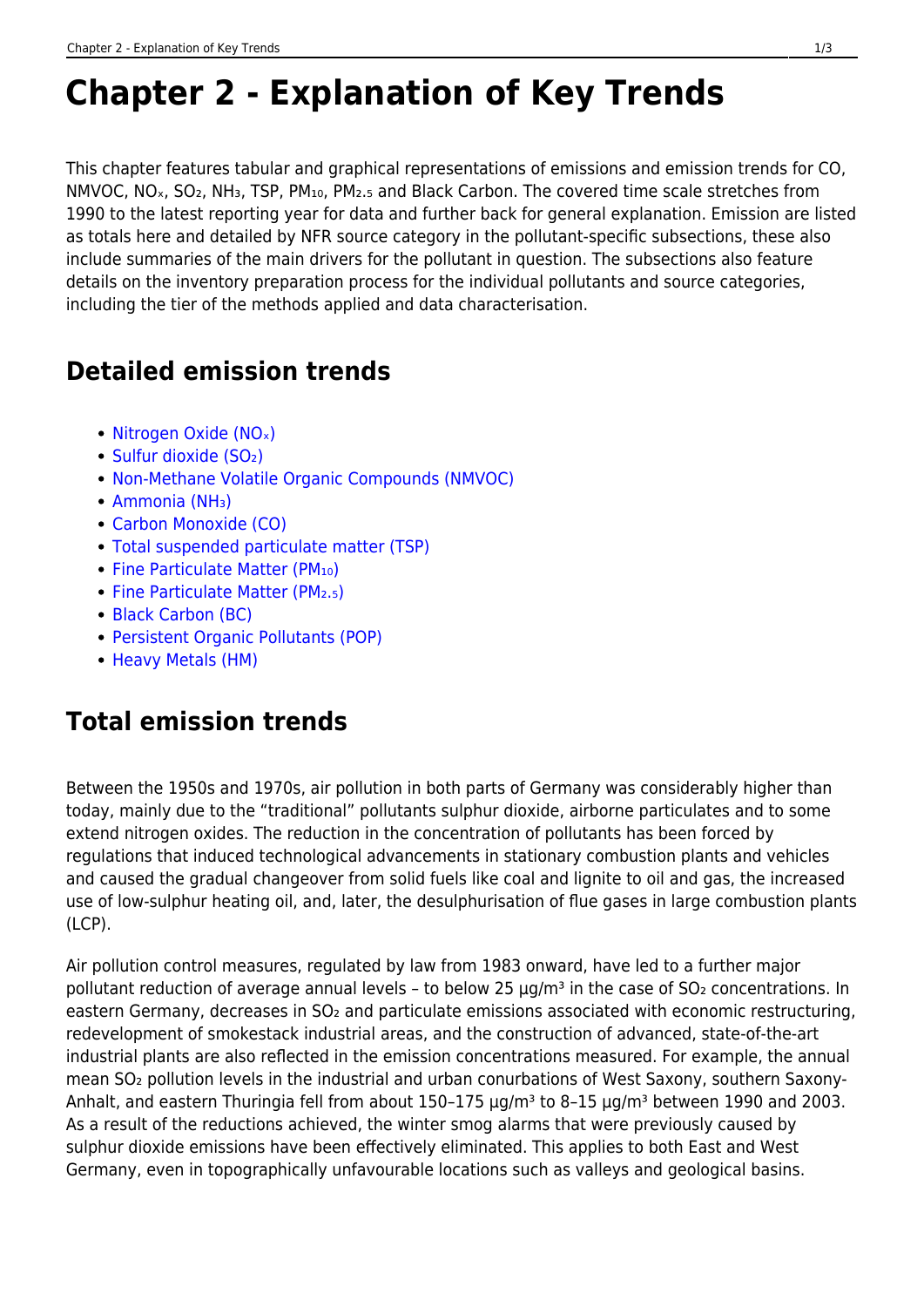#### Air Pollutants / Luftschadstoffe

#### **Emission Trends / Emissionstrends**



\* Base Year (BY) 1990, 1995 for PM10/PM2.5 / Basisjahr (BJ) 1990, 1995 für Feinstaub \*\* Black Carbon emissions from 2000 / Black

Carbon Emissionen erst ab 2000

Quelle: German Emission Inventory (08.01.2021)

Figure 1: **Total emission trends for the most important pollutants** in percent decrease compared to a base year, set to 1995 for PM₂.₅ and PM₁₀, to 2000 for Black Carbon, and 1990 for all other pollutants.

Due to the fact that air pollution is not being kept within national borders, the issue has been on both the UN's as well as the European Union's agenda for a long time, resulting in increasingly strict regulations for air quality management, as new knowledge and concepts were taken into consideration. The framework for these regulations is the Council "Framework" Directive 96/62/EC of 27 September 1996 on ambient air quality assessment and management, the objectives and principles of which are set out in concrete terms in so-called daughter directives.

The framework directive and the first two daughter directives were adopted in German law through the 22nd Federal Immission Control Ordinance (22nd BImSchV). The third daughter directive was subsequently adopted through the 33rd Federal Immission Control Ordinance (33rd BImSchV), whilst the fourth daughter directive is currently passing through the legislative process. The limit values specified in the daughter directives are based on the work of the World Health Organisation (WHO) and, in general, are considerably lower than the limits specified in previous regulations. Where